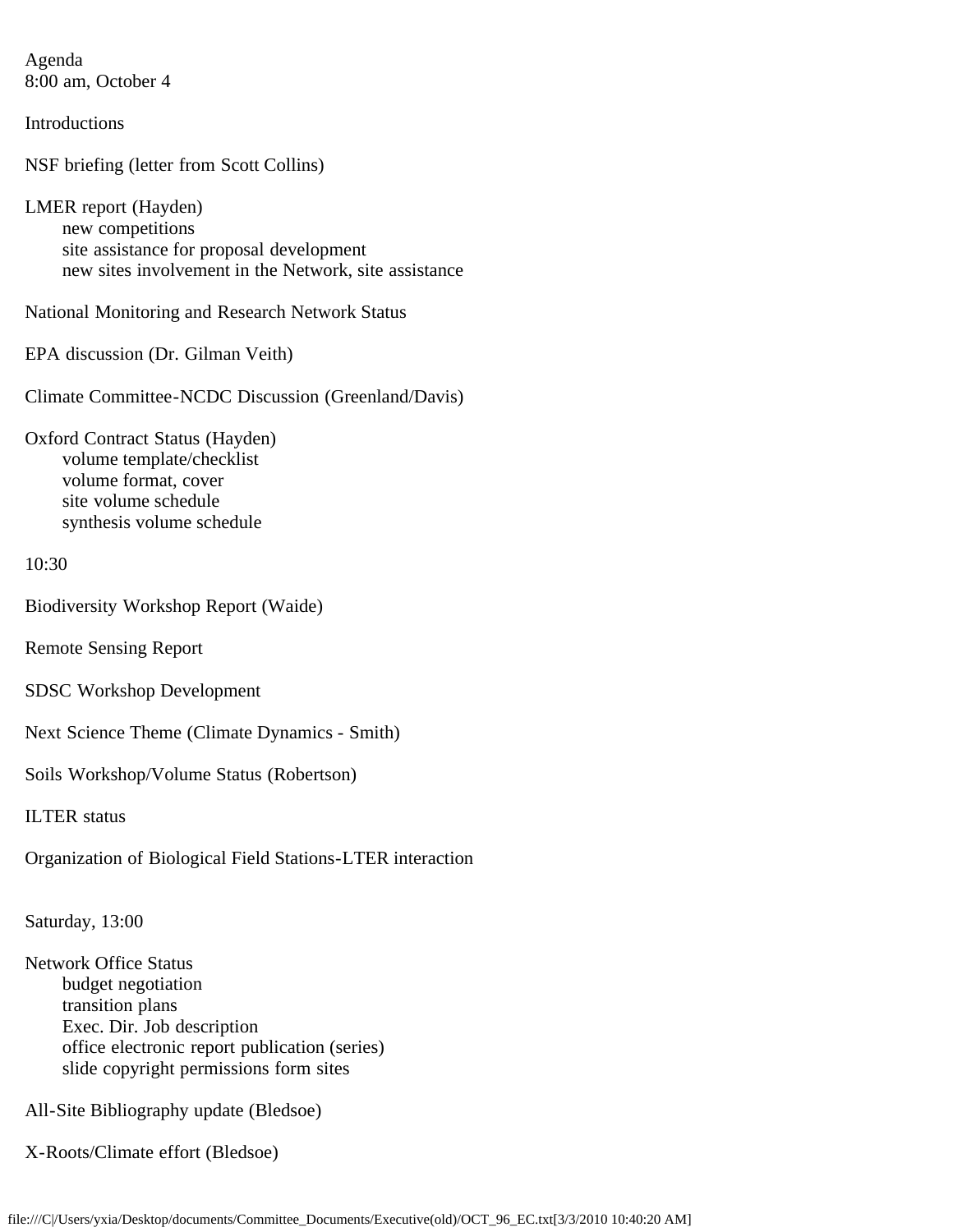Data Managers Committee (Stafford)

Graduate Student Committee Report/Status of Cross-Site prop. (Rossi)

LTER budget recovery efforts

National Network of Monitoring and Research Sites

Workshop, Sept. 25 - 27, 1996

Recommendations to CENR subcommittee:

\* 18-24 months to produce a pilot assessment (report card) as a model for future report cards (first official report card due 2001)

\* Commit to continuing regional pilot efforts to integrate the environmental monitoring and research networks

\* Commit to identify and involve pilots of intensive sites and index sites  $(name/develop ~ 50; identify ecological gaps)$ 

"Index sites will serve as integrative "nodes" where inventories, surveys, and other monitoring networks overlap to provide high-quality data on major environmental driving variables of the region. Index sites can become leading candidate locations for process research as various environmental issues arise. Conversely, existing research networks with strong, continuing process research programs contain many logical candidates for index sites."

III ILTER Annual Meeting Panama/Costa Rica November 11-15, 1996

Latin American LTER Networks

Participating Latin American Countries:

Bolivia Brazil Costa Rica Ecuador Guatemala Jamaica Mexico Nicaragua Panama Peru Puerto Rico Venezuela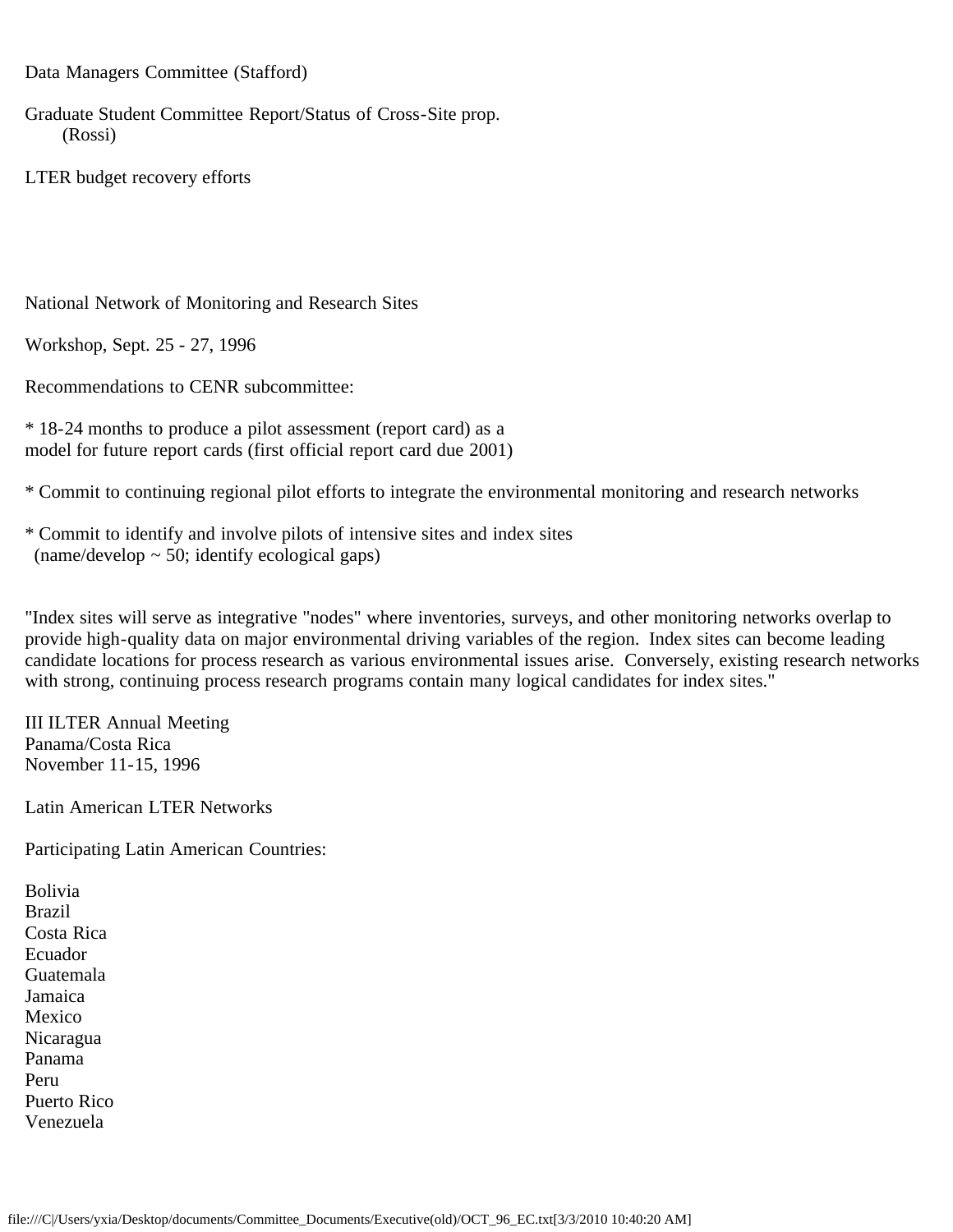## Organization of Biological Field Stations

Endorsed linking databases among field stations (and with LTER sites) and will work with ESA to develop workshops toward that end.

OBFS will request NCEAS to host workshops to help data managers and directors of field stations in developing home pages and getting data sets online.

OBFS will move email forwarding system to LTERnet after the transition of the Network Office (when we are ready)

Will change their address to OBFSnet.edu San Diego SuperComputer Center Workshop

1997?

Suggestion from John Helly:

Develop Models of Selected Processes at each site that are common across sites and which couple to site-specific processes validated by site-specific measurements. The common processes can then be coupled into progressively larger scale processes to address the regional effects. This will dovetail nicely with the NPACI activites.

This could be coupled with the Remote Sensing work now being done across sites.

Examples might be carbon flux at sites coupled with evapotranspiration coupled with regional weather models. This would make use of the NEXRAD data.

1445 - con't

sc - will put info on the web

exdir - bullets (implement consensus)

- pi of office cooperative agreement with nsf
- established scientist with a phd and strong committment to ecological sciences
- with a proven record in reserach, publication, grants writing
- experience in managing and leading a large (research) program
- excellent communication skills & demonstrated ability to interact with a diversity of scientific disciplins
- the individual will serve as pi and in this capacity will have:
- primary resonsibilitys will be in being pi in leading
- managing the NO (NET) office in Alb
- developing public outreach & communications on behalf of LTER network & other national & international groups of scientists which focus on ecological research (algorith is \$50K/site)
- initiate and promote development of xsite & senthesis activities on behalf of the network
- will report directly to the chair of the cc committee
	- no job security (negotiate this with unm)
	- salary and rank are negotiable

chair of cc - bullets (build consensus)

- provide leadership for the lter research network (rn)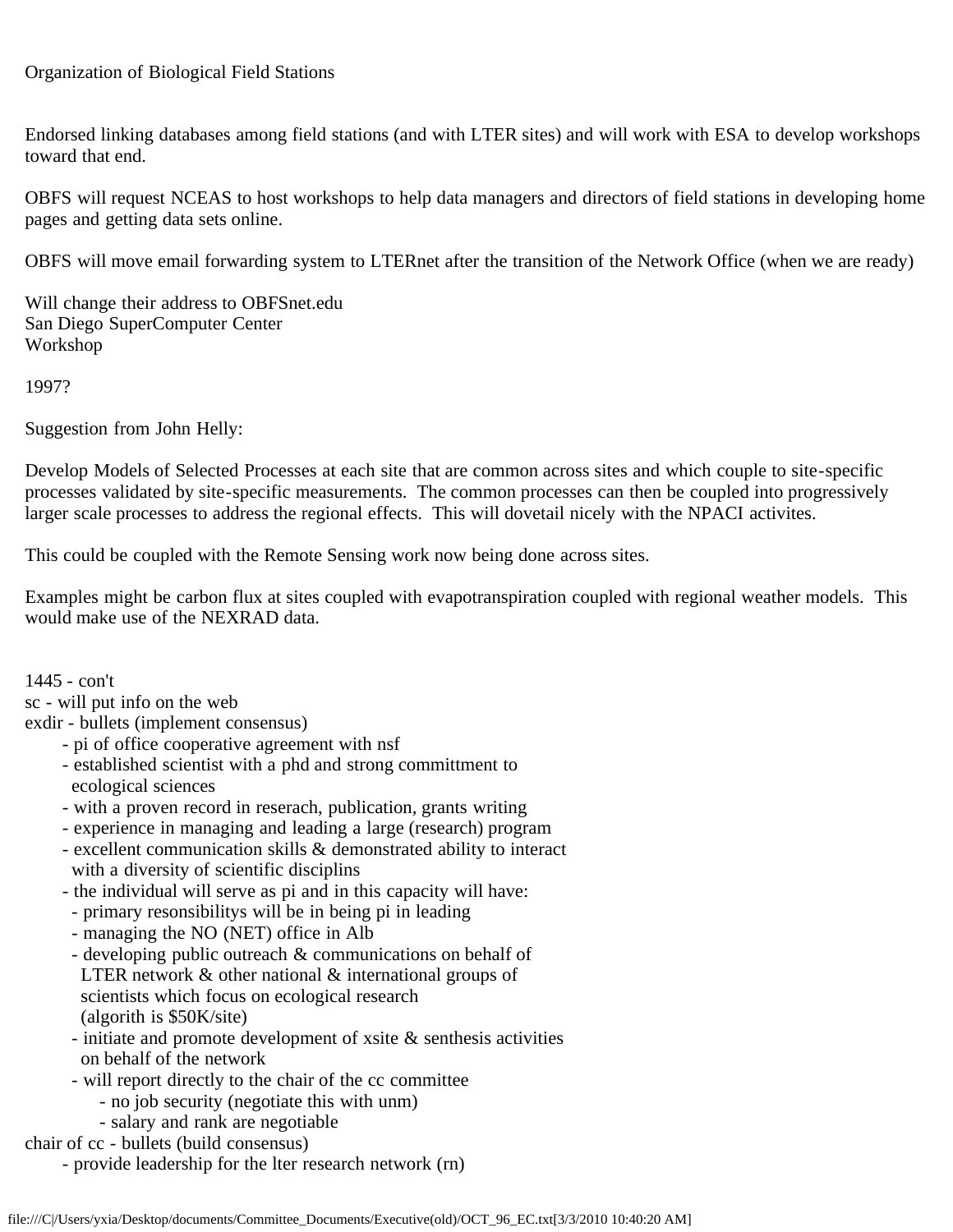- develope/implement the lt vision for research network
- provide primary intellectual/scientific representative to nsf for rn
- explore and promote opportunities for scientific interaction and suppport with other agencies for the rn
- be a contact/spoksperson for the research network (rn)
- chair excom and cc meeting
- define the membership of subcommittees as requested by the excom and cc (with approval of excom)
- maintain an active research program
- mediator of cc &/or rn
- admin responsibilities include
	- conveining and chairing ec & cc meetings
	- facilitate annual reviews of performance of the exdir
	- communicate & conviene with national advisory committee (nac)
	- (reviews of NO and rn)
- $\sim$ Organization of Biological Field Stations (OBFS)
	- linking data bases among obfs
	- difficulty moving shared data across sites
		- metadata stds, etc
	- workshops to help keep this going
		- nceas workshops
		- NO help with email etc.
	- tools & communication NO office
	- \$200K funded for develop datamanagement
		- reinvent dbm all over
		- tropical not that different that other dm
	- model for north amer obfs
		- how to be a network
		- obfs define a committee to do this
		- must fund logistics
- \*\*\* lter's role for national data network
	- take over this role for "our" site areas
	- on chair's plate how solve this in future
	- sites go who maintain's site data
		- ensure the data are maintained & available
- $\sim$   $\sim$   $$ budget issues
	- jm 1/2 billion involved small fraction of agency budgets
		- flat budgets
		- real expectation will occurr from new \$'s
		- survey \$'s may be there
	- recover our budget for a year ago
	- irony to increase # of sites and decrease budget
	- increase budgets a reasonable request for all sites
	- some recovery for where cut
	- back from flat to ramp (\$20K/year)
	- and \$60K lost
	- science is being lost (cut pi salaries to avoid cutting science) - can't do this again
	- reinforce this in feb97 meeting
		- folk will drop from the lter
			- cut modeling (to maintain the lt data)
- grey literature